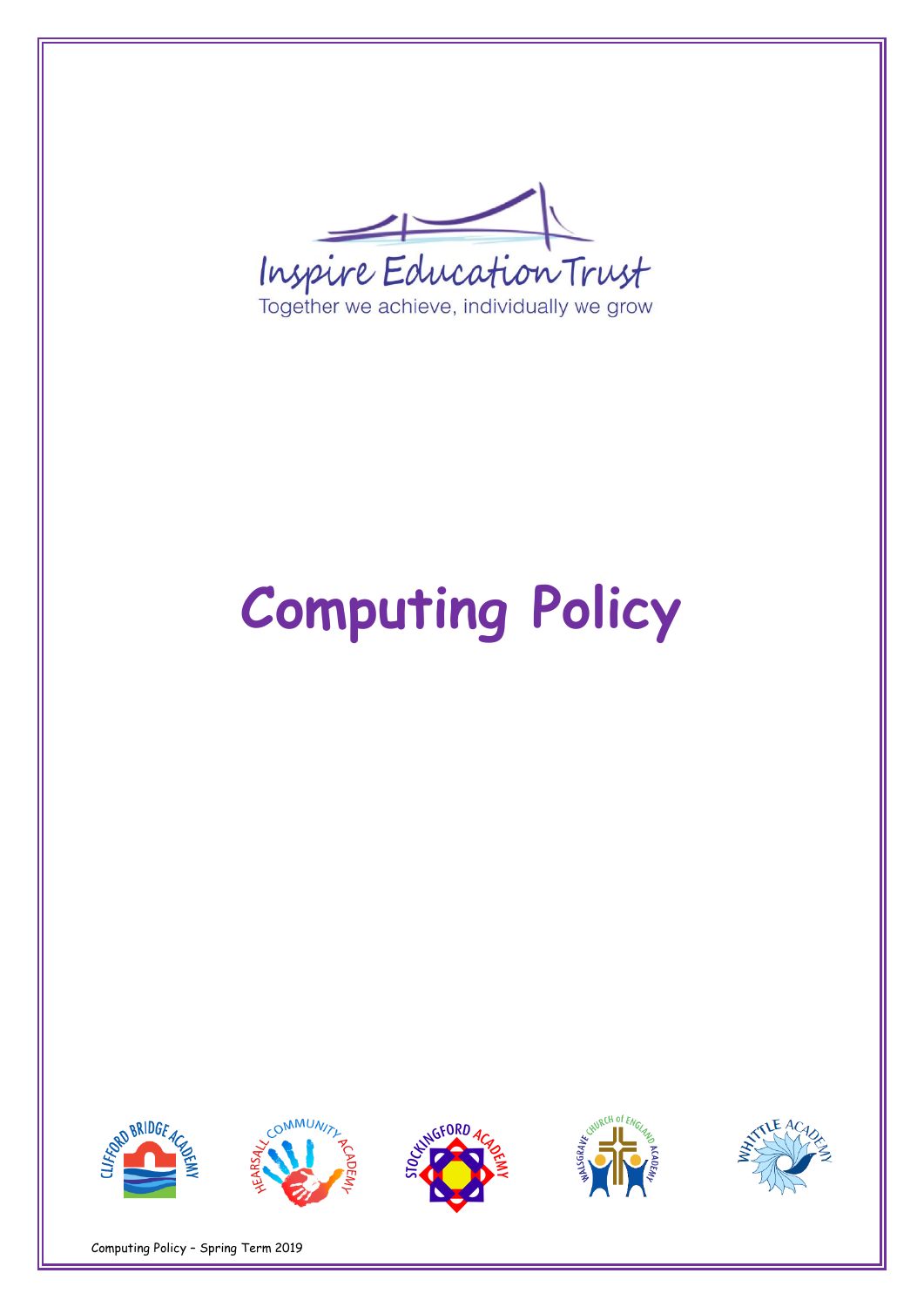

# **Policy on Computing**

## **1 Aims and objectives**

- 1.1 The Computing curriculum offers opportunities for our children to:
	- Develop their understanding of the fundamental principles and concepts of computer science.
	- Develop their skills in using hardware and software to manipulate information in their process of problem solving, recording and expressive work.
	- Develop a high quality computing education which equips them to understand and change the world through logical thinking and creativity.
	- Develop their understanding of how digital systems work and to become digitally literate individuals.
	- Explore their attitudes towards ICT, its value for themselves, others and society, and their awarenessof its advantages and limitations.

Through teaching Computing, we equip children to participate in a world of rapidly changing technology. We enable them to find, explore, analyse, exchange and present information. We also help them to develop the necessary skills for using information in an objective and effective way, ultimately being able to recognise bias within the information source. This is a major part of enabling children to be confident, creative and independent learners.

1.2 Our objectives in the teaching of Computing are fundamentally taken from the National Curriculum.

#### 1.2.1 Computer science

Our children should:

- Acquire and develop the skills associated with computer science in order to:
- Design, write and debug programs that accomplish specific goals, including controlling or simulating physical systems; solve problems by decomposing them into smaller parts.
- Use sequence, selection and repetition in programs; work with variables and various forms of input and output.
- Use logical reasoning to explain how some algorithms work and detect and correct errors in algorithms and programs.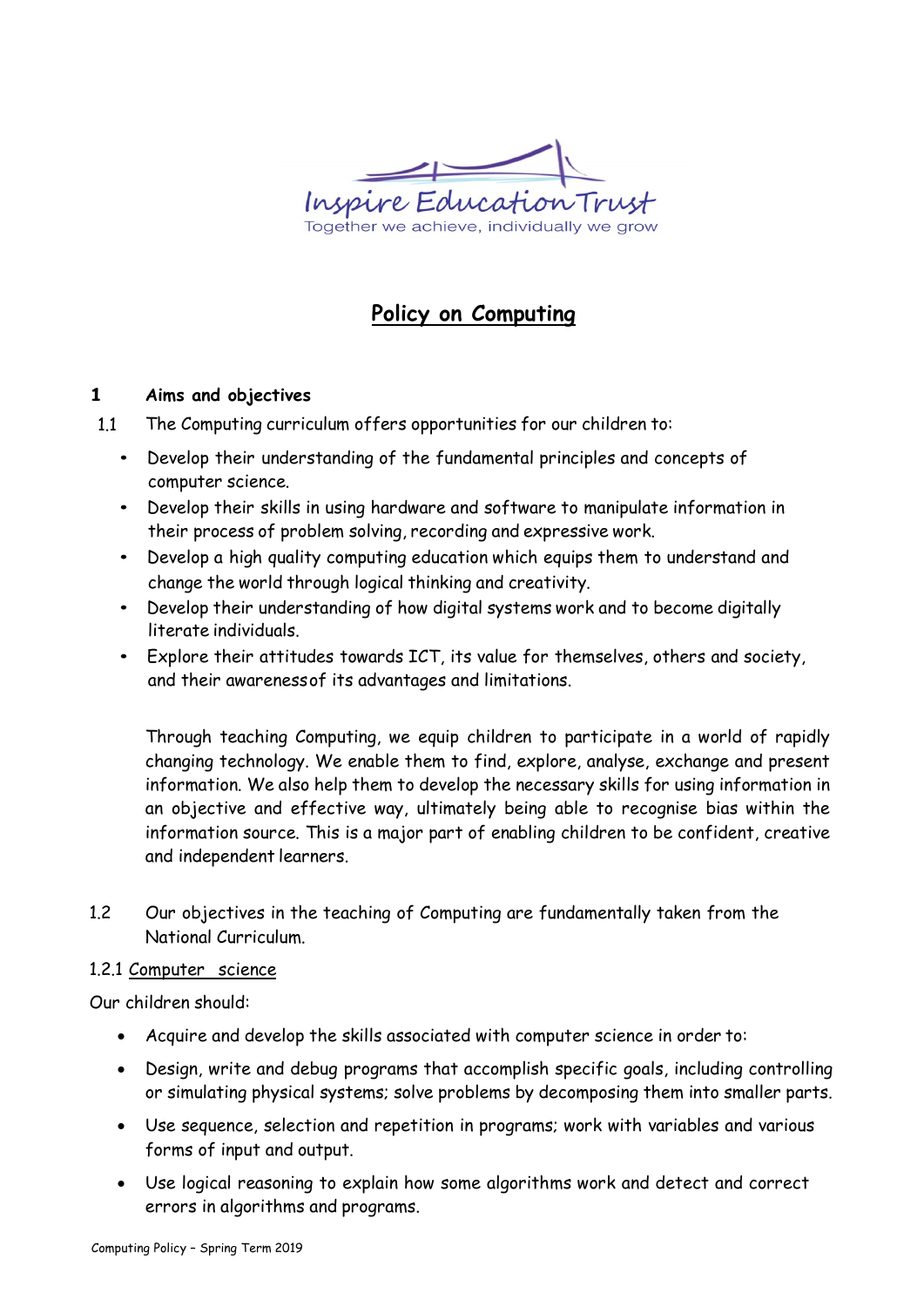Understand computer networks including the Internet; how they can provide multiple services such as the World Wide Web.

# 1.2.2. I.T.

Our children should:

Acquire and develop skills associated with Information Technology in order to:

- Use search technologies effectively.
- Select, use and combine a variety of software on a range of digital devices to design and create content that accomplishes given goals, including collecting, analysing, evaluating and presenting data and information.
- Acquire and refine the techniques needed to use ICT eg saving, copying and checking the accuracy of information.
- Practise mathematical skills eg ordering numbers including negative numbers, measuring and calculating to an appropriate number of decimal places, drawing and interpreting graphs and bar charts in real contexts; developing the skills of collecting first hand data, analysing and evaluating it.
- Make inferences or predictions and test them, drawing and presenting conclusions, and using all these skills in their work.

#### 1.2.3 Digital literacy

Our children should acquire and develop their skills in digital literacy in order to:

- Understand the opportunities networks offer for communication and collaboration.
- Be discerning in evaluating and presenting data and information.
- Be able to use technology safely, respectfully and responsibly; recognise acceptable/unacceptable behaviour; identify a range of ways to report concerns about content and contact.

#### **2 Teaching and learning style**

- 2.1 A key objective of teaching of Computing is to equip children with the technological skill to become independent learners. In order to achieve this, the teaching style that we adopt is as active and practical as possible. While, at times, we do give children direct instruction on how to use hardware or software, the main emphasis of our teaching in Computing is for individuals or groups of children to use computers to help them to progress in whatever they are studying. So, for example, children might research a history topic by using role-play software that engages them in a highly visual way, or they might place themselves in a historical setting by manipulating a digital photograph, or they might investigate a particular issue on the Internet.
- 2.2 We recognise that all classes have children with a wide range of computing abilities. This is especially true when some children have access to computing equipment at home, while others do not. We provide suitable learning opportunities for all children by matching the challenge of the task to the ability and experience of the child. We achieve this in a variety of ways: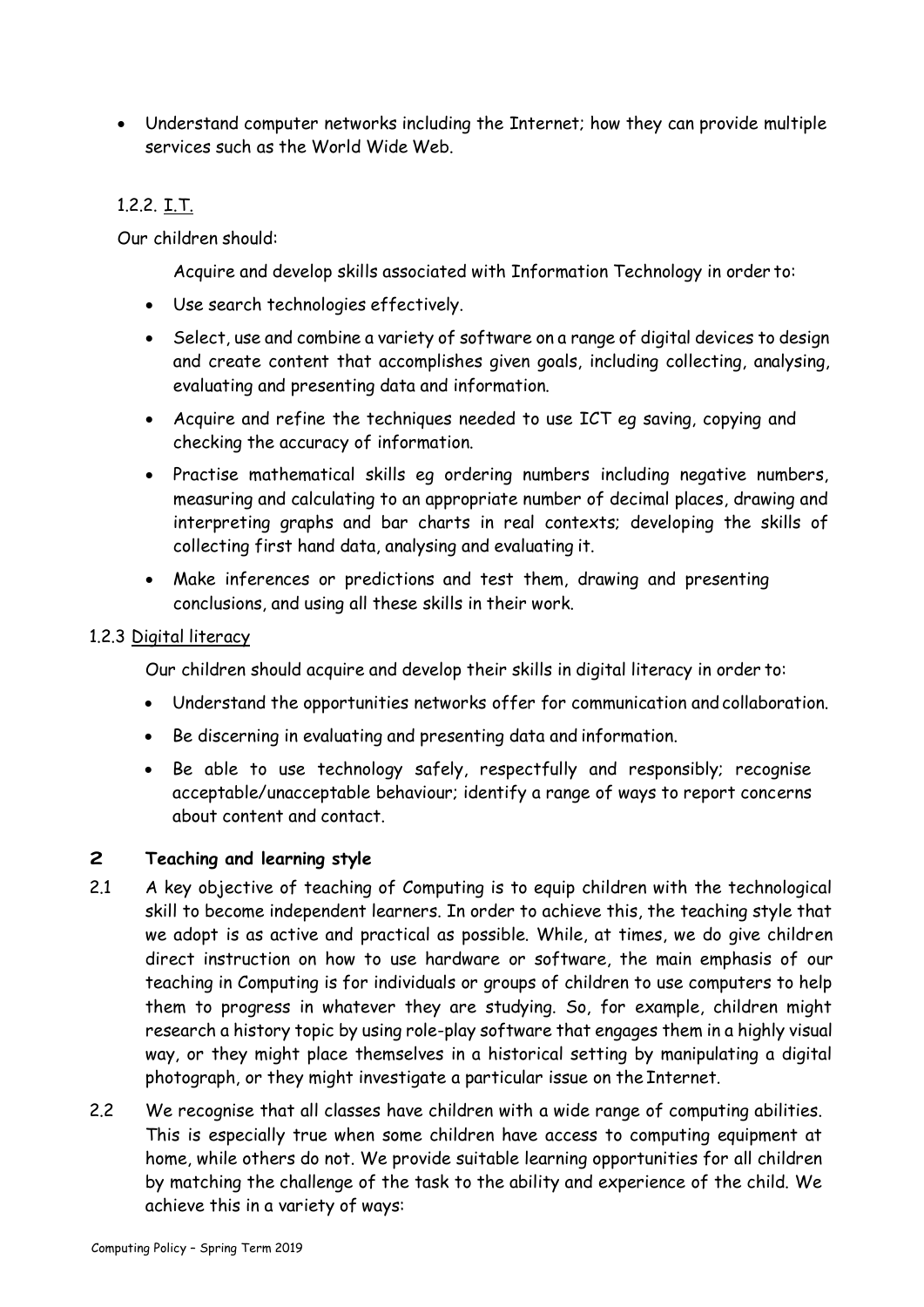- setting tasks which are open-ended and can have a variety of responses;
- setting tasks of increasing difficulty (not all children complete all tasks);
- grouping children by ability in the room, and setting different tasks for each ability group;
- providing resources of different complexity that are matched to the ability of the child;
- using classroom assistants to support the work of individual children or groups of children.

## **3 Computing curriculum planning**

- 3.1 Computing is a subject in the National Curriculum. The schools use the National Curriculum for Computing as the basis for its curriculum planning. Key Skills are delivered through discrete teaching sessions in order that these can be applied when required in all other aspects of the curriculum.
- 3.2 The Computing subject leader is responsible for keeping and reviewing plans for Key Skills Computing sessions and for monitoring the rest of the curriculum to ensure that Computing is being applied where appropriate.
- 3.3 The topics studied in Computing are planned to build on prior learning. While we offer opportunities for children of all abilities to develop their skills and knowledge in each unit, we also plan progression into the scheme of work, so that the children are increasingly challenged as they move up through the school.
- 3.4 Parents and carers are required to give signed authorisation before their child can use the Internet, either in guided or in independent school work. Parents and carers are, however, assured that their child's use of the Internet at school is always supervised. A record of those children who do not have permission to use the Internet at school is held by each class teacher and by the school office.

# **4 The Foundation Stage**

4.1 We teach Computing in Nursery and Reception classes as an integral part of the topic work covered during the year. These aspects relate to the Computing aspects of the children's work to the objectives set out in the Foundation Stage curriculum and Development Matters document. The children have the opportunity to use the computers, digital cameras, iPads, interactive boards and floor robots. Then, during the year, they gain confidence and start using the computer to find out information and to communicate in a variety of ways.

#### **5 The contribution of Computing to teaching in other curriculum areas**

The teaching of Computing contributes to teaching and learning in all curriculum areas. It also offers ways of impacting on learning which are not possible with conventional methods. Teachers use software to present information visually, dynamically and interactively, so that children understand concepts more quickly. For example, graphics work links in closely with work in art, and work using databases supports work in mathematics, while role-play simulations and the Internet prove very useful for research in humanities subjects. Computing enables children to present their information and conclusions in the most appropriate way. Much of the software we use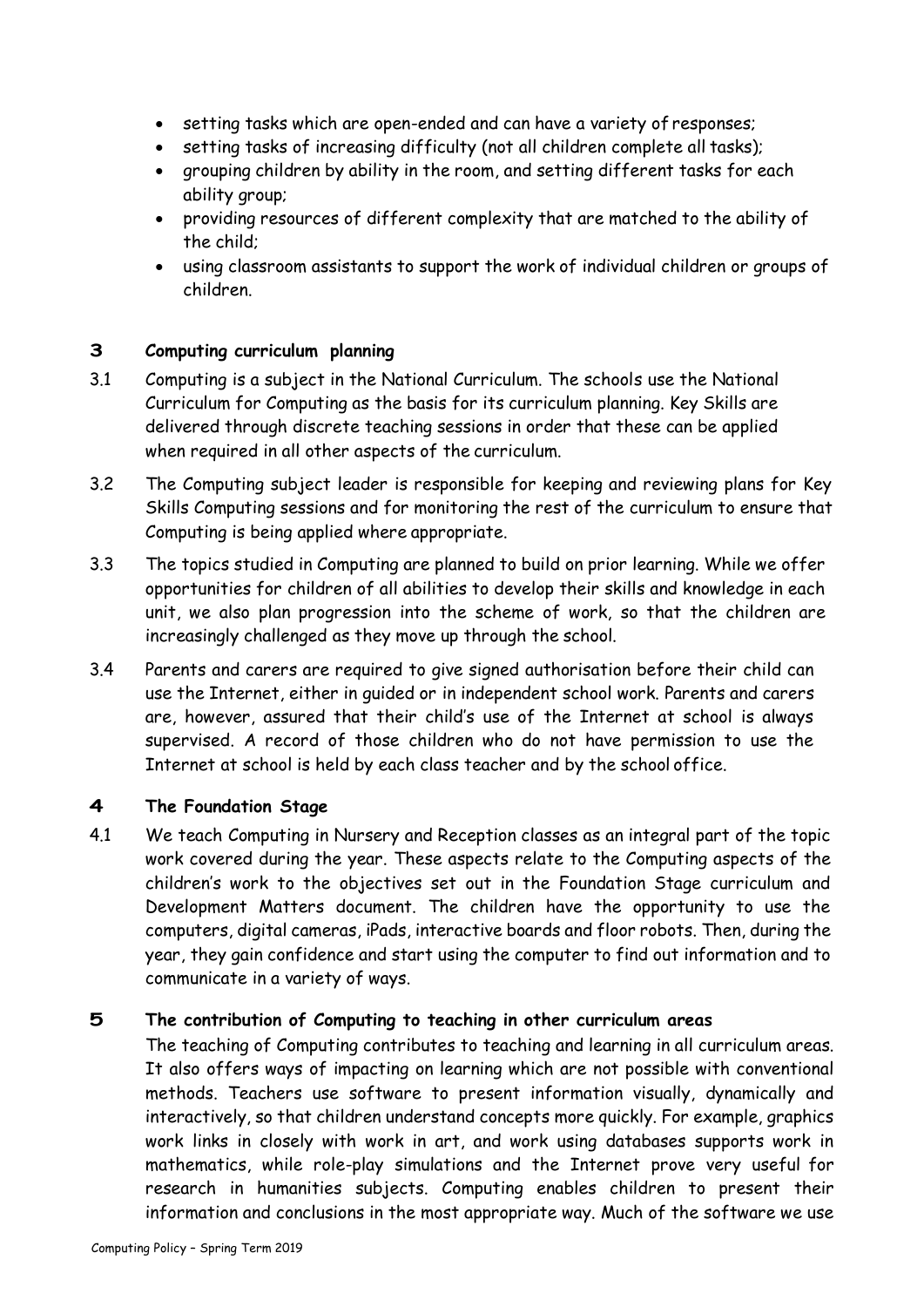is generic and can therefore be used in several curriculum areas. The schools have subscribed to a range of online resources that support many areas of the curriculum, both within school and at home e.g. Espresso.

#### 5.1 English

Computing is a major contributor to the teaching of English. Children's reading development is supported through talking stories and Phonics apps. As the children develop mouse and keyboard skills, they learn how to edit and revise text on a computer. They have the opportunity to develop their writing skills by communicating with people via e-mail and the use of digital storytelling.

They also learn how to improve the presentation of their work by using desktop publishing software. There is in addition a variety of software that targets specific reading, grammar and spelling skills.

#### 5.2 Mathematics

Children use Computing in mathematics to collect data, make predictions, analyse results, and present information graphically. Screen robots allow pupils to give exact instructions for a particular route, or to use their knowledge of angles to draw a range of polygons.

#### 5.3 Science

Software is used to animate and model scientific concepts, and to allow children to investigate processes that it would be impracticable to do directly in the classroom. Data loggers are used to assist in the collection of data and in producing tables and graphs.

#### 5.4 Personal, social and health education (PSHE) and citizenship

Computing makes a contribution to the teaching of PSHE and citizenship in that children in computing classes learn to work together in a collaborative manner. They also develop a sense of global citizenship by using the Internet and e-mail. Learning to use the Internet efficiently and safely is a crucial component when teaching Computing. The scheme aims to develop a set of safe and discriminating behaviours for pupils to adopt when using the Internet and other technologies. Through discussion of safety and other issues related to electronic communication, the children develop their own view about the use and misuse of Computing, and they also gain an insight into the interdependence of computing users around the world.

#### **6 Computing and inclusion**

6.1 At our schools, we teach Computing to all children, whatever their ability and individual needs. Computing forms part of the school curriculum policy to provide a broad and balanced education to all children. Through our Computing teaching, we provide learning opportunities that enable all pupils to make good progress. We strive hard to meet the needs of those pupils with special educational needs, those with disabilities, those with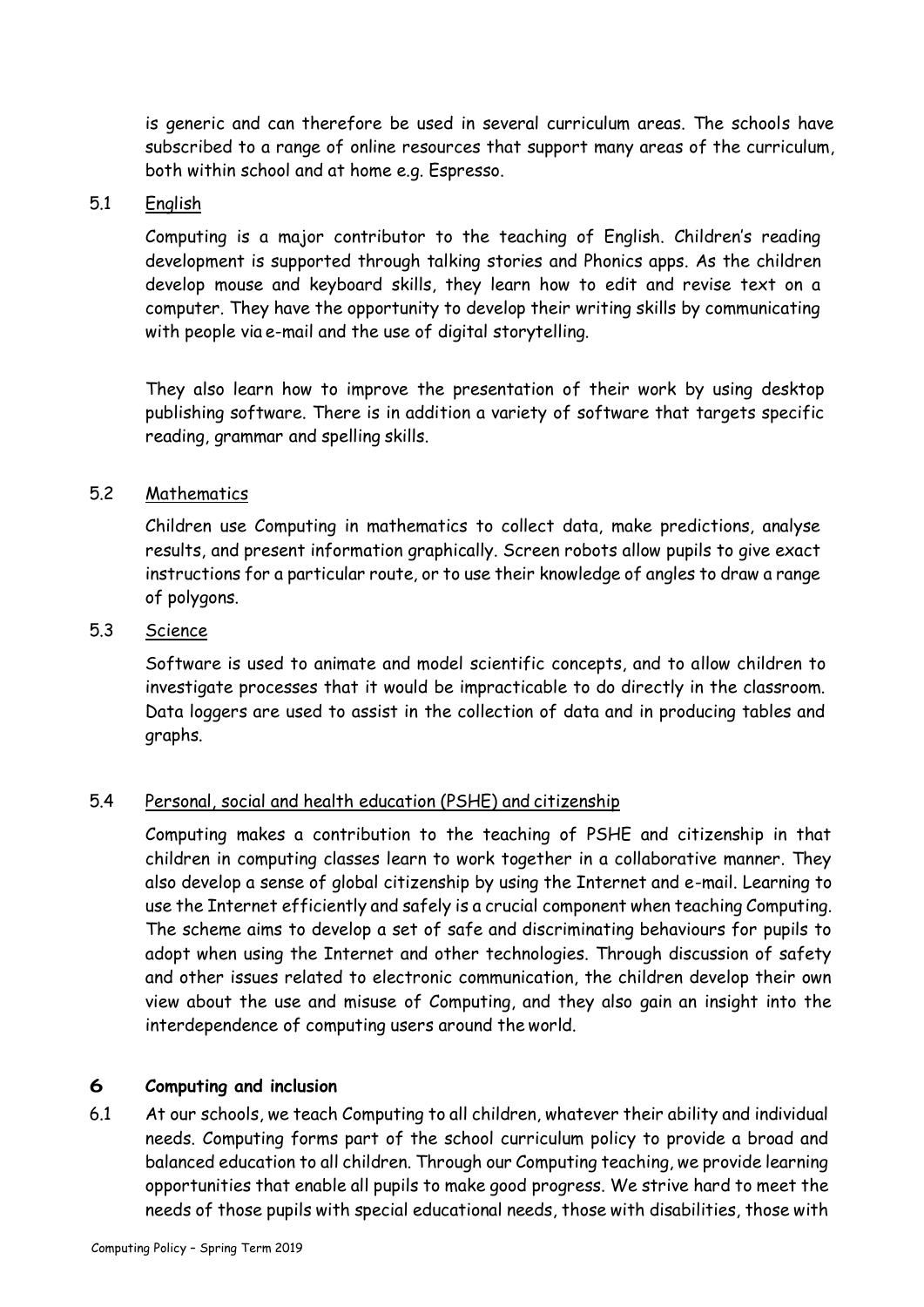special gifts and talents, and those learning English as an additional language and we take all reasonable steps to achieve this.

Computing can make a significant contribution to the progress made by children with barriers to learning. For example: the use of a Computing assessment package to screen children for Speech and Language; the use of Google translate to support EAL learners in understanding learning intentions and responding to activities when multi-lingual assistants are not available; the use of Notepads for children with fine motor difficulties.

- 6.2 When progress falls significantly outside the expected range, the child may have special educational needs. Our assessment process looks at a range of factors – classroom organisation, teaching materials, teaching style, and differentiation – so that we can take some additional or different action to enable the child to learn more effectively (e.g. a lot of software can be differently configured for different ability ranges). This ensures that our teaching is matched to the child's needs.
- 6.3 Children with special educational needs will have an Individual Education Plan (IEP). The IEP may include, as appropriate, specific targets relating to the use of computing to support access to the rest of the curriculum. In some instances, the use of Computing has a considerable impact on the quality of work that children produce, by increasing their confidence and motivation and by enabling children to work more independently.
- 6.4 We enable pupils to have access to the full range of activities involved in learning Computing. We have a range of software that is designed to include all learners, e.g. individual Notepads for identified children.

# **7 Assessment for learning**

- 7.1 Teachers will assess children's work in Computing by making informal judgements during lessons and uses this assessment to plan for future learning. Written or verbal feedback is given to the child to help guide his/her progress. Older children are encouraged to make judgements about how they can improve their own work.
- 7.2 The subject leader keeps samples of the children's work in a portfolio. This demonstrates the expected level of achievement in Computing for each age group in the school.

#### **8 Resources**

Our schools have a growing range of computing resources. Each teacher has a laptop and an iPad. Each class has a classroom computer and a visualiser. Laptop trollies are available for use, enabling wholeclass teaching to take place. There are also iPad trollies available that can be booked out by teachers to support learning in a variety of ways. There is also a range of other equipment that can be used, such as digital cameras, flipcams and DSs.

- 8.1 The Trust employs three full time ICT technicians to support the strategic overview of Computing and act as a technician on a day-to-day basis as issues occur.
- 8.2 In order to keep our school computers virus-free, no software from home will be